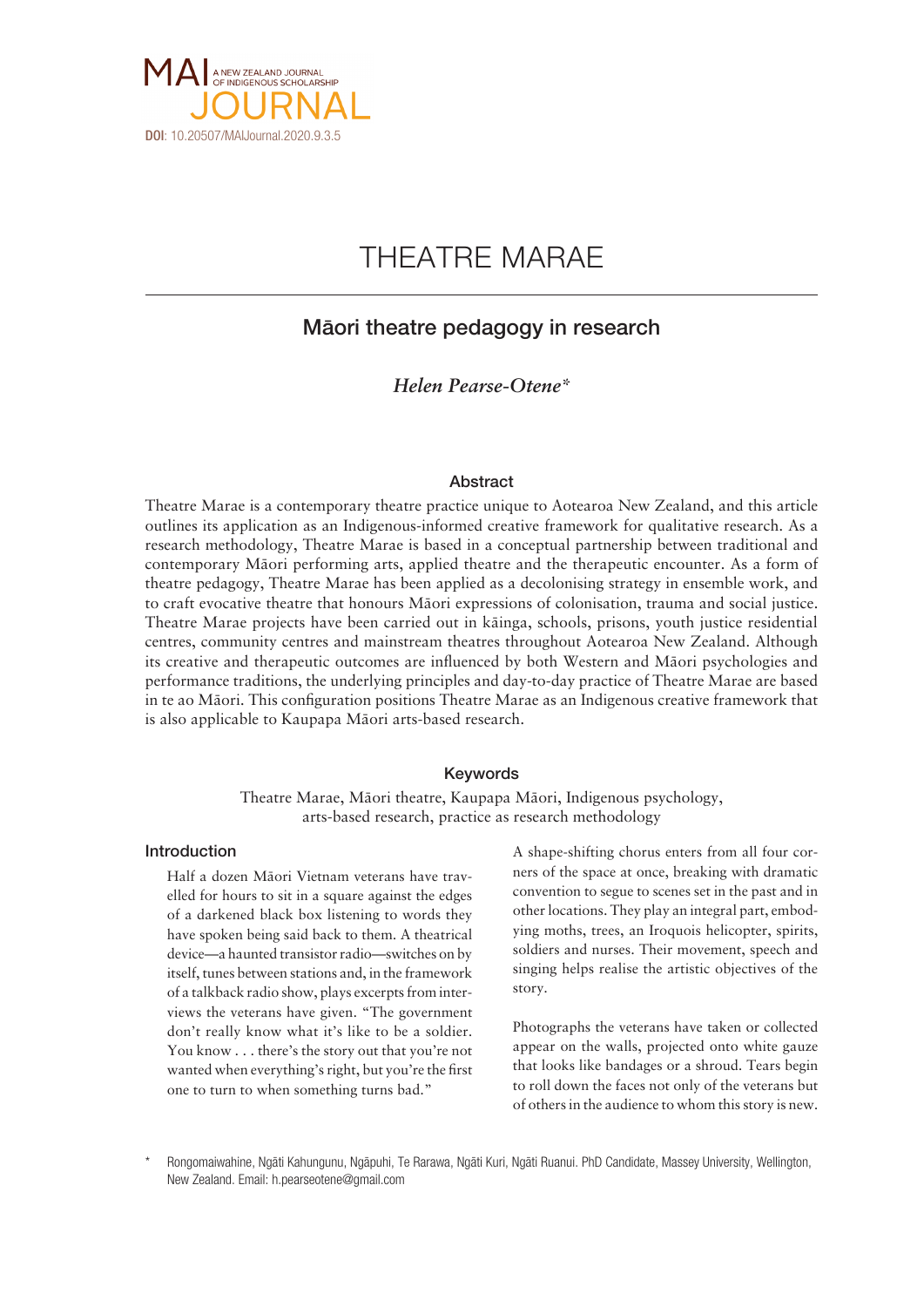After the performance, a long körero. More tears. A waiata. The following day, after staying up talking late into the night, the veterans tell me that the play was healing for them, and the story needs to be told again—but that it's a story for all soldiers, not just their lot.

This article presents a model of contemporary theatre practice unique to Aotearoa New Zealand called Theatre Marae, and its application as an Indigenous-informed creative framework for qualitative research. I arrive at this work as a Mäori psychologist and theatre practitioner who has been working in contemporary New Zealand theatre and Theatre Marae for more than two decades. First, I locate the conditions for a Theatre Marae framework as part of a global movement to legitimise Indigenous psychologies and artsbased research methods within the Academy, then describe the underlying principles of Theatre Marae that are drawn from ancestral knowledge embedded in Mäori language, daily customs, rituals and performances from the marae and the whare tapere. These principles ground Theatre Marae in Kaupapa Mäori, while making use of complementary ideas from liberation and community psychologies, theatre craft and performance studies. The addition of these other strands into the framework reveals new research spaces drawn from traditional concepts of Te Kore—The Void, Te Wheiao—The Liminal Space, and Te Ärai— The Veil. Furthermore, the Mäori word widely used for the stage, atamira, is placed aside in preference for a more flexible term: papa körero, an emergent space that hosts rituals of encounter, training routines, rehearsals, workshops, fora and performance seasons.

To illustrate these spaces in action, I provide excerpts, such as the one that opens this article, from my reflective journal from a theatre production called *The Landeaters*, a Theatre Marae research project that I undertook with a group of New Zealand combat veterans on their perspectives of healing after active service. From this combination of conceptual framework and observations of an actual theatre production, a picture is developed of Theatre Marae as a dynamic setting for tackling social science research that is hybridised and interdisciplinary, and privileges Mäori ways of being, knowing, relating and doing.

#### The indigenising project

The limitations of psychology, its research methods, assessment tools and therapy models have long been argued by Indigenous researchers as a

reason for pursuing a locally derived psychology that is sensitive to customs, issues and potential solutions specific to the Indigenous context (Adair, 1999). The rise of Indigenous psychologies (Allwood & Berry, 2006; Gray & Coates, 2010; Waitoki et al., 2018) is contemporaneous with a larger postcolonial agenda among researchers to decolonise the social sciences by legitimising Indigenous research methods that "prevent the prioritisation of western ways of knowing" (Drawson et al., 2017, p. 13). Indigenous research processes are politically transparent; they intentionally pursue healing, mobilisation, transformation and decolonisation for Indigenous groups (Smith, 2012). At the same time, they resist attempts to debunk, devalue, suppress, or commodify and lay claim to Indigenous customary knowledge (Stewart-Harawira, 2013).

#### *Indigenous principles and approaches*

While acknowledging the diverse historic, cultural, linguistic and geopolitical experiences of Indigenous groups around the world, Indigenous researchers assert a set of shared principles that distinguish an Indigenous psychology from its Western counterpart. One such principle is to oppose North American psychology (Allwood & Berry, 2006). Others include holism, relationality and interconnectedness of all living and inanimate things (Archibald, 2008; Martin, 2003; Stewart-Harawira, 2013; S. Wilson, 2008); Indigenous self-determination and autonomy (Nikora, 2007; Smith, 2012; Waitoki et al., 2018); prioritisation and protection of the integrity of Indigenous knowledge (Archibald, 2008; Drawson et al., 2017; Stewart-Harawira, 2013; S. Wilson, 2008); respect and reciprocity between researchers and communities (Archibald, 2008; S. Wilson, 2008); researcher reflexivity (Martin, 2003); spiritualphysical-emotional alignment (Archibald, 2008; Stewart-Harawira, 2013; S. Wilson, 2008); accountability and transparency (Archibald, 2008; Drawson et al., 2017; Martin, 2003; Smith, 2012; Stewart-Harawira, 2013; S. Wilson, 2008); and Indigenous communities as informed, active decision makers in the research process who benefit from its outcomes and maintain guardianship of and connection to the work (Archibald, 2008; Drawson et al., 2017; Martin, 2003; Smith, 2012; Stewart-Harawira, 2013; S. Wilson, 2008).

The principles that drive Indigenous inquiry generate research aims that are inductive and exploratory (Adair, 1999), leading to qualitative methods that are applied, pragmatic and holistic (Adair, 1999; Gray & Coates, 2010). While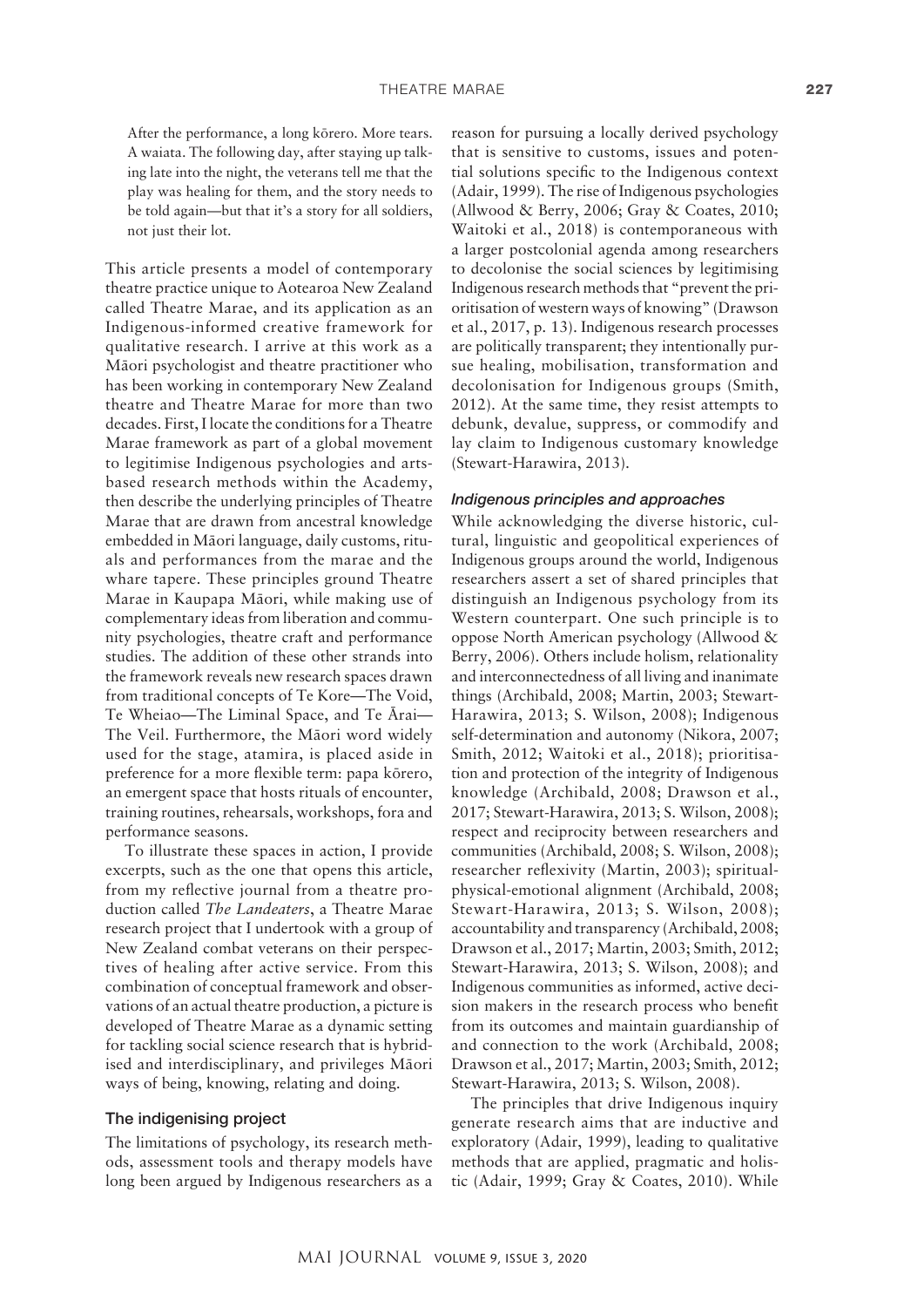research design is guided by Indigenous research principles, the actual methods can be Indigenous, Western, or a combination of the two (Gray & Coates, 2010). For example, Indigenous researchers might apply linguistic methods concerned with sense making through language/semantic meaning or empirical methods that focus on the cultural distinctiveness of phenomena (Gray & Coates, 2010). Indigenous research is thus open to dynamic and interdisciplinary approaches that integrate art, science and religion, and which privilege knowledge that is embodied and a product of experiential knowing (S. Wilson, 2003); these features align Indigenous research approaches with the methods employed in arts-based research.

#### *Arts-based research with Indigenous groups*

As a system of inquiry that straddles the nexus of creativity and scientific exploration (Barone & Eisner, 2012; Eisner, 2003; Leavy, 2018), artsbased research (ABR) is a term given to a growing range of artistic tools and processes suitable for qualitative research in the social sciences—a discipline argued to be both an art and a science (Eisner, 2003). Although ABR remains underutilised in psychological research (Chamberlain et al., 2018), it has a well-documented history in community-based programmes, creative arts therapy and education programmes, and as a platform from which marginalised groups have voiced their struggles and aspirations to mainstream society. Recently, ABR has become a popular approach in Indigenous-centred participatory action research, as it allows communities to study phenomena of their choosing in their ecological context (Hammond et al., 2018). The creative practices used for gathering, analysing and disseminating data can also align with a global decolonising agenda to facilitate knowledge sharing between Indigenous groups, instead of restricting it to academic audiences and journal articles (Gergen & Gergen, 2018; Hammond et al., 2018; Napoli, 2019; Smith, 2012).

A tenet of ABR is to actively work against the researcher–participant power imbalance which has been a feature of previous social science research. A primary strategy is to privilege other forms of communication, such as dance, visual art, photography, theatre, collage and music, over the written word (Coemans & Hannes, 2017). Creative, performative, embodied techniques can open different channels for meaning making that promote diversity over generalisability and amplify alternative stories over the dominant narrative. In this way, ABR might seem an attractive option to

both researchers who are disillusioned with the constraints of mainstream methods (Gergen & Gergen, 2018) and hard-to-reach communities who have traditionally shied away from engaging in research (Coemans & Hannes, 2017). The use of Indigenous art and performance traditions in a research setting not only enriches the development of Indigenous psychologies overall, but breaks new ground in academia whereby Indigenous art is located as a legitimate research method alongside other qualitative approaches. Therefore, this is ideal territory in which to locate Theatre Marae.

### Theatre Marae: Conceptual framework

In this article I outline a conceptual framework for Theatre Marae as a research methodology. The article does not seek to provide a historiography of Theatre Marae or a guide to the nuances of its practice—these aspects will be addressed elsewhere—however, some brief context is useful to situate Theatre Marae in time and place.

Theatre Marae emerged in the 1990s as a means for Mäori theatre practitioners to claim space in the Wellington theatre scene (Kouka, 2007; Peterson, 2007; Warrington, 1994). It was first employed during the 1990 New Zealand International Festival of the Arts in an event called *Live at The Depot* (Glassey & Welham, 2003; Warrington, 1994). During the festival a group of Mäori artists transformed The Depot Theatre into a temporary marae space and rolled out a non-stop programme of contemporary Mäori plays, poetry, visual art and music. *Live at The Depot* provided a space to showcase the works of Bruce Stewart, Rangimoana Taylor, Rowley Habib, Apirana Taylor, Hone Tuwhare, John Broughton, Tina Cook, Whetu Fala, Te Räkau and Taiao Dance (Glassey & Welham, 2003; Te Räkau Hua o Te Wao Tapu, 1990; Warrington, 1994). It introduced the concept of Theatre Marae to mainstream theatre audiences as "essentially a hui – a gathering of people to share in a whole of life experience" (Jim Moriarty, as cited in Warrington, 1994, p. 40). Subsequently, the Theatre Marae concept of invoking marae protocol and symbols in the theatre has been employed by both Mäori and tauiwi theatre companies, production houses and independent practitioners on mainstages around the country. As the name suggests, the philosophical foundations of Theatre Marae are to be found in both the secular and the sacred traditions of theatre and the marae complex.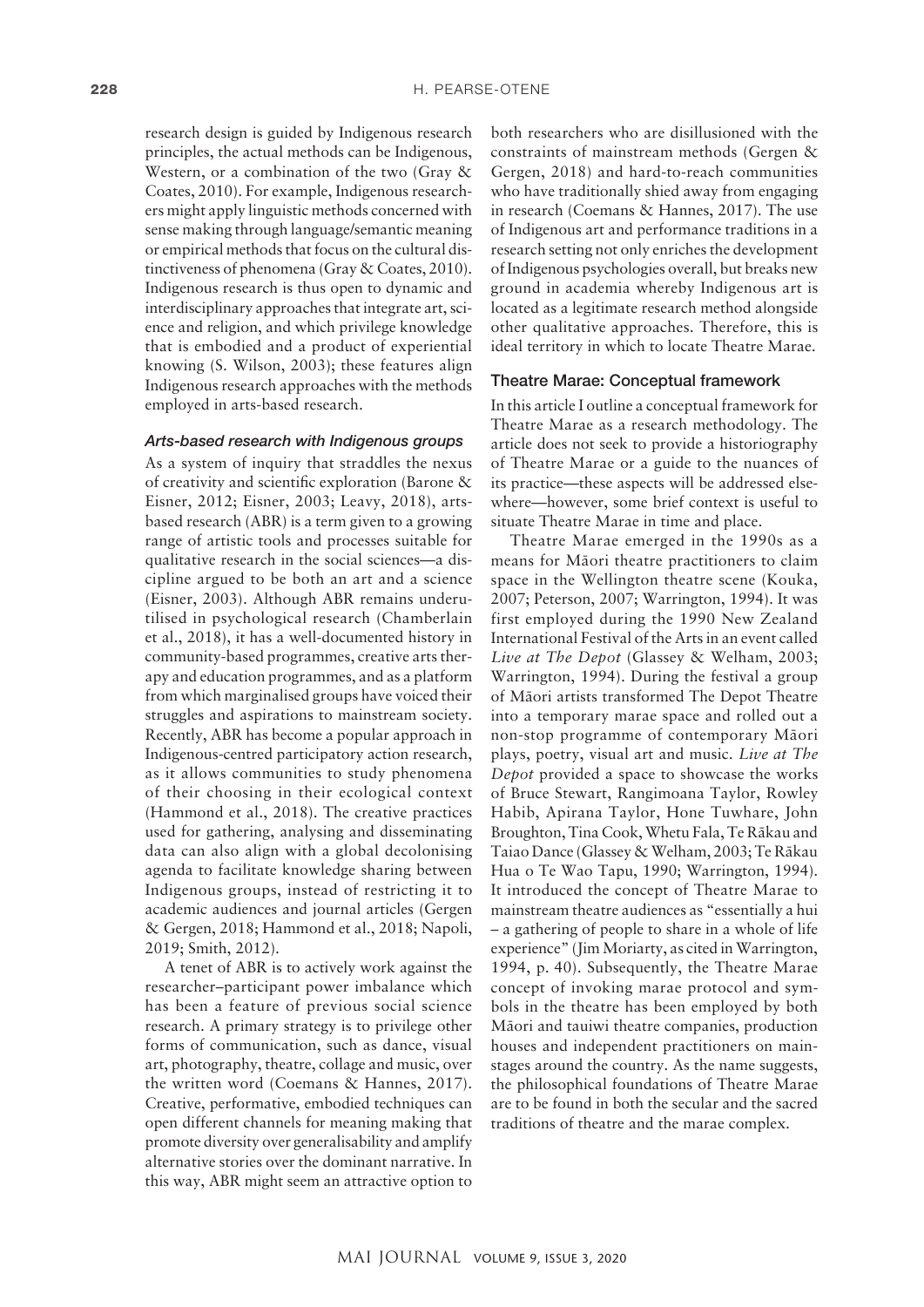#### *Marae*

In te ao Mäori the marae is a centuries-old institution that is a tangible link to traditional ways of living, learning and identifying as tangata whenua (Rangihau, 1975; Tauroa & Tauroa, 2007; Walker, 1975). The term marae is drawn from marae ätea, the sacred space of encounter in front of the carved ancestral house (Buck, 1949), but is nowadays more often used to describe the entire pä (Mead, 2003). The modern marae complex that we see in Aotearoa is the tangible result of a drawing together of the sacred ceremonial sites of East Polynesia and the gathering spaces for social events in West Polynesia (Barlow, 1991; Buck, 1949; Mead, 2003).

The relationship between the esoteric and the everyday is a constant on the marae; it may be physically demarcated—for example, the tapu and noa sides of the meeting house—or invoked through the performance of certain karakia, waiata or processes such as kai to signal transition between activities. Boundaries are redrawn, relationships between hosts and visitors are reconfigured, and the marae ätea that in the morning served as the sacred space for the pöwhiri later becomes the playground for children (Walker, 1975).

Alienation from traditional lands and resources has influenced the compression of Mäori activity onto the marae, so that it hosts all manner of social gatherings from baptisms to funerals and the milestones in between (Curry et al., 1979). It also hosts practices that traditionally would have occurred in other institutions, such as the whare tapere. For many, the marae has become a refuge, the last bastion of Mäori sovereignty, and a space for resistance against the Coloniser and the pressures of Western living (Mead, 2003; Rangihau, 1975). It is where, for a time, one can engage in the day-to-day practices of Mäori communal life (Rangihau, 1975; Walker, 1975), and participate in performances that assert a collective Mäori identity, sovereignty and world perspective (Rangihau, 1975; Tauroa & Tauroa, 2007).

The marae is a confluence of the ancient and modern, a storage facility for traditions and knowledge that may still lie dormant, and a laboratory where old customs can be interrogated and adjusted, and new practices may be created (Mead, 2003). Under the auspices of Tümatauenga, the marae ätea invokes a forum for public displays of political dissent, debate, challenge and dissonance, whereby the arts of Mäori oratory, literature and performance are given free rein to acknowledge, honour, grieve (Dansey, 1975), entertain and convince (Dewes, 1975). It is here that novel ideas may be tested out against enduring Mäori principles, values and worldviews, and either taken on or rejected (Walker, 1975).

#### *Theatre*

Ancient performances and ceremony have been documented throughout the world—all cultures identify some form of performance tradition: song, dance, ritual, puppetry or storytelling (Schechner, 2006). Nevertheless, the formal origins of modern theatre are commonly attributed to the ancient Greeks, where it emerged in the city state of Athens in the late 6th century BC (Boal, 1985; van der Kolk, 2014; Wickham, 1992). Between the 5th and 4th centuries BC, Greek drama was codified into three genres: tragedy, comedy, and satyr-play (Wickham, 1992). With the threat of war ever present along its borders, the theatre was the focal point for asserting Athenian identity and civic life through festivals, celebrations, competitions, poetry and political debate (N. Wilson, 2017).

Alongside compulsory military service, to attend or participate in the theatre was an Athenian's civic duty (van der Kolk, 2014; Wickham, 1992). Whether through Athens' colonisation of other states or through appropriation by the Romans, the philosophies, political systems, scientific ideas and art of this period spread throughout the ancient world (N. Wilson, 2017). Much later, scholars and artists would rediscover, revive and build upon these traditions, in what would become known as the European Renaissance, the grandparent of Western knowledge production (N. Wilson, 2017). Ancient Greek knowledge is thus embedded in the very fibre of the modern academy, the arts, sciences and humanities—including psychology and modern theatre. In the latter it becomes visible in the physical layout of playhouses, and in terminology for playwriting, stagecraft, performance and critical analysis.

#### Building the framework

As communal sites for ritual, festival, philosophical debate and political engagement, the marae and the theatre share qualities that enable their amalgamation into an environment suitable for Mäori creative research. Such a space is characterised by exploration, risk taking, liminality and cultural hybridity. It facilitates a type of dramaturgy—the theory and practice of theatre making—that centralises Mäori ways of sensing, being in, relating to and performing the world. In this way, Theatre Marae remains central to a Kaupapa Mäori creative encounter that does not reject mainstream theatre conventions outright but repositions them to the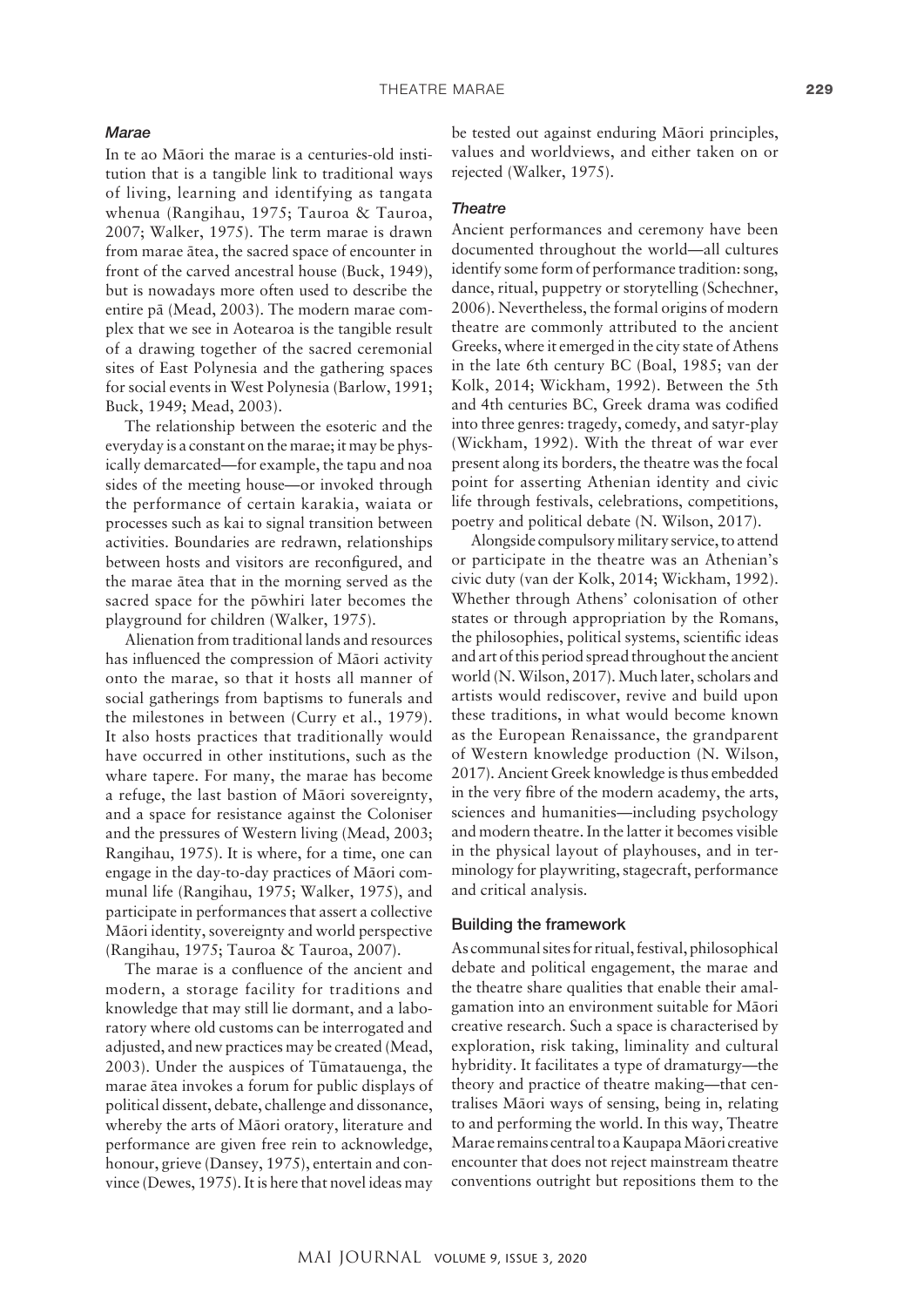side, as useful tools to be employed when aesthetic choice dictates. With this in mind, practitioners are able to draw upon a diverse range of performancebased traditions and perspectives, in particular, te whare tapere and performance studies.

#### *Te whare tapere*

In pre-European times, whare tapere were standalone structures or designated clear spaces where community members gathered to socialise, participate in formal performances, festivities and amusements and, in some cases, to meet potential romantic partners or arrange marriages for others. Their origins are to be found in ancient püräkau set in the Mäori ancestral homeland of Hawaiki, specifically, the famous püräkau of Tinirau and Kae (Brown, 2008; Karetu, 1993). This tale revolves around the death of Tinirau's pet whale, Tutunui, at the hands of the greedy Kae, and how Tinirau's act of revenge is achieved not via traditional warfare but by a troupe of female performers who capture Kae through beguilement (Alpers, 1996; Karetu, 1993). While the püräkau of Tinirau and Kae is a celebration of wähine toa who best their enemy through trickery, on further inspection it can be seen to lay out the blueprint of the whare tapere (Karetu, 1993).

According to Royal (1998, 2007), the activities of the whare tapere can be categorised under ngä mahi a te rëhia as thus: körero, haka, waiata, taonga püoro, taonga-o-wharawhara and ngä täkaro. These activities correspond well with theatrical conventions of narrative, dance and movement, singing, music and soundscape, costume and make-up, improvisation, props and puppetry. While there still remains some mystery around specific details of whare tapere and, to a greater extent, the traditional travelling performance troupe, the whare karioi (Royal, 1998), there is enough recorded knowledge of the activities and underlying cultural concepts of these institutions to further advance contemporary Mäori performing arts, and to inform a Mäori theatre pedagogy for creative research.

#### *Performance studies*

While academia, government, local regulatory bodies and the media privilege text as the standard means of communication and process, for marginalised communities the written word is a reminder of an authority that excludes, scrutinises, displaces and subjugates undesirable groups (Conquergood, 2002), reproducing a master narrative of colonial superiority over its Indigenous subjects (Smith, 2012; Stewart-Harawira, 2003).

In response, marginalised cultures will subvert or negotiate the dominance of text through coded performances that simultaneously enable communication among their group and avoid detection by the powers that be, including the Academy and researchers (Conquergood, 2002).

Complementary with other ABR approaches and Indigenous research principles, performance studies challenges the traditional research preference for text as the final, master interpretation of psychological phenomena and experience. Through research activities that integrate art, scholarship and activism (Conquergood, 2002), a performance studies perspective offers a space to reveal previously subjugated, coded knowledges (Schechner, 2006). Performance studies does not have a unified system and rejects universalism and truth claiming (Gergen & Gergen, 2018; Schechner, 2006). Instead it applies an interdisciplinary focus to bring together legitimated and devalued knowledges into the space of performance inquiry (Conquergood, 2002). Key approaches include theories of embodiment (Cromby, 2015; Snowber, 2018; Varela et al., 1991) and cultural hybridity and liminality (Bhabha, 1994).

Furthermore, performance studies examines cultural products—including texts—not as static, bound objects but as live practices or performances that are ongoing and embedded in relationships (Schechner, 2006). Within the research setting, a performance studies lens imbues cultural products with an essence or presence that transcends their stillness and material constraints. This opens up a channel for relationality, dialogue and connection to occur between the work and the researcher. From a Mäori research perspective, this concept speaks to the principles of mauri, whakapapa and whanaungatanga of all living and inanimate things. This inverts any problematic appropriation of Indigenous knowledges by Western performance studies scholars: in Theatre Marae, the agency and lens are Mäori, and performance studies is a tool, rather than an organising principle.

#### Theatre Marae and space

Whare tapere and performance studies are two performance-based lenses through which researchers may see beyond the frontiers of conventional theatre and invoke creative research spheres imbued with mätauranga Mäori: Te Kore, Te Wheiao, Te Ärai and papa körero.

#### *Te Kore—The Void*

Theatre Marae is contingent on a physical space in which performers can speak, play, argue, debate,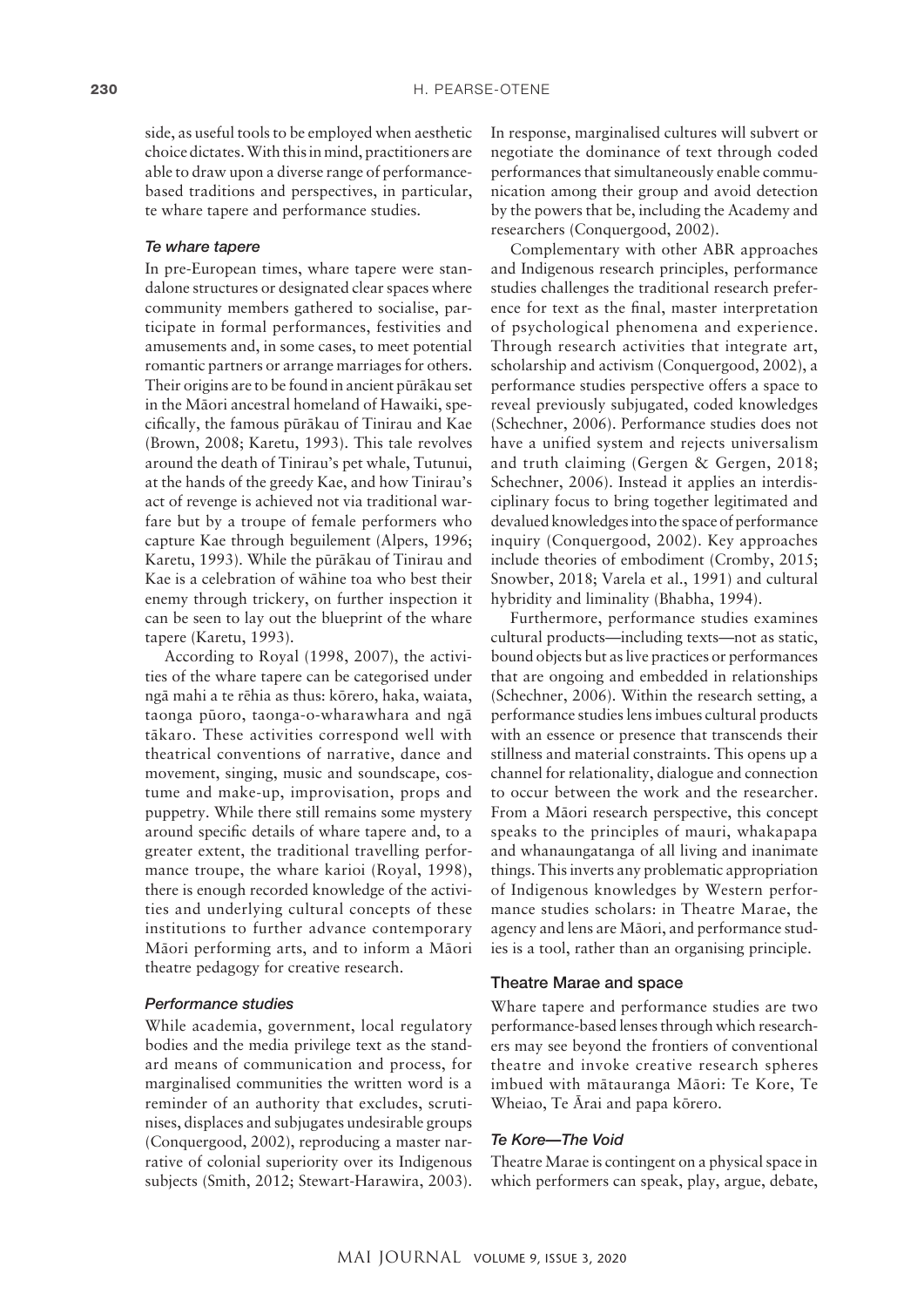present, create and perform different realities. An ideal space in which to investigate new practice is the "black box studio"—a simple rectangular room painted black and devoid of the usual architectural features of the proscenium style playhouses in mainstream theatre. The lack of designated seating, auditorium, performance and backstage areas simulates an empty space, a limitless, frameless nothing or chaos, known in te reo Mäori as Te Kore—The Void (Barlow, 1991). Acknowledging the existence of Te Kore also calls into being a latent potential, a something in the nothing, a double negative called "Te Korekore" (Marsden, 1975, p. 215). This anticipatory state of "the realm between non-being and being" (Marsden, 1975, p. 216) is a long-standing principle in theatre analysis, which regards the empty space as "the visual equivalent of 'Once upon a time'" (Alfreds, 2013, p. 36), and where the simple act of a person entering that space "is all that is needed for an act of theatre to be engaged" (Brook, 1968, p. 11).

For the workshops and rehearsal we gain access to Massey University's theatre lab in Wellington. It is a classic black box—a void contained within four inky black walls. We spend the first few weeks doing an exercise in world making—when we play with body shapes, movement, lighting states and sound to create and dissolve different worlds in the play: the jungle, a bar in Vung Tau, a war memorial, a video game.

In a research context, the empty space afforded by the black box is closest to a hermetically sealed theatre laboratory for artist-researchers to draw out, frame, analyse and play out a myriad of storied realities—and at the same time minimise background noise:

We want to theatrically realise the internal worlds of the veterans reflected in the data: their feelings of helplessness, worthlessness, anger from being scapegoated, and of their mana being trampled on when applying for their war pensions. And the distress of having to bring up old memories to prove they were there and struggling to put them back when their case assessment is over.

We clear the floor to work out how we are going to do this. We listen to a recording of the veterans talking about being made to feel like beggars asking for handouts. Their words are forthright and defiant, their voices soft, laboured and raspy. We discuss how hard it must be for them to still carry the burden of war, and the difficulty with which some of them breathe. We establish a blackout, wait awhile, then set a dim blue lighting state. One of the performers silently walks into the space then improvises a manawa kiore—the last gasp before death: she audibly exhales and gently collapses to the ground. One by one, each performer follows the same pattern: walk, perform manawa kiore and collapse. The centre piles up with bodies and the dim blue light cross fades into an intense red spill. An actor playing a veteran enters with an entrenching tool and mimes digging through the pile of bodies. A soundtrack of the veterans' voices accompanies the scene, and is underscored by the repetitive clang of a hammer against steel to highlight their frustration.

#### *Te Wheiao—The Liminal Space*

Since Homi K. Bhabha's (1994) foundational piece on liminality and hybridity theory, drama theorists have been quick to apply these notions to theatrical practice, specifically the power of live theatre to invoke a "third space" for culturally diverse voices (Greenwood, 2001). This third space nurtures innovative practice, creates alternative realities and amplifies the voices of the oppressed (Schechner, 2006). It also legitimises anti-essentialist practice, positioning Indigenous cultures and performance methodologies as fluid, modernising and able, like any other culture, to use a variety of tools (Bhabha, 1994). As mentioned earlier, liminality naturally occurs on the marae, as demarcating thresholds between tapu and noa areas or as performances of transition between activities. Theatre practitioners can apply this same notion of liminality to deviate from wellknown conventions like Aristotle's Three Unities (of time, place and action):

While the plot unfolds over a 24-hour period in a bunker, scenes intermingle with the veterans' memories of patrolling the jungles of Vietnam and Borneo, of helicopter insertions and ANZAC dawn parades. In order to help audience members suspend their disbelief and buy into the required shifts between timeframes and locations, we establish the set as liminal space—a "no man's land" that is unsettled and ever shifting. Scenes are constructed and dissolved through movement, lighting changes and repetitive sound cues that the audience learn to associate with a particular setting. The veterans in the audience connect with these sounds on a deeper level, recognising them as radio chatter from the Battle of Long Tan and a Morse code message from their old unit.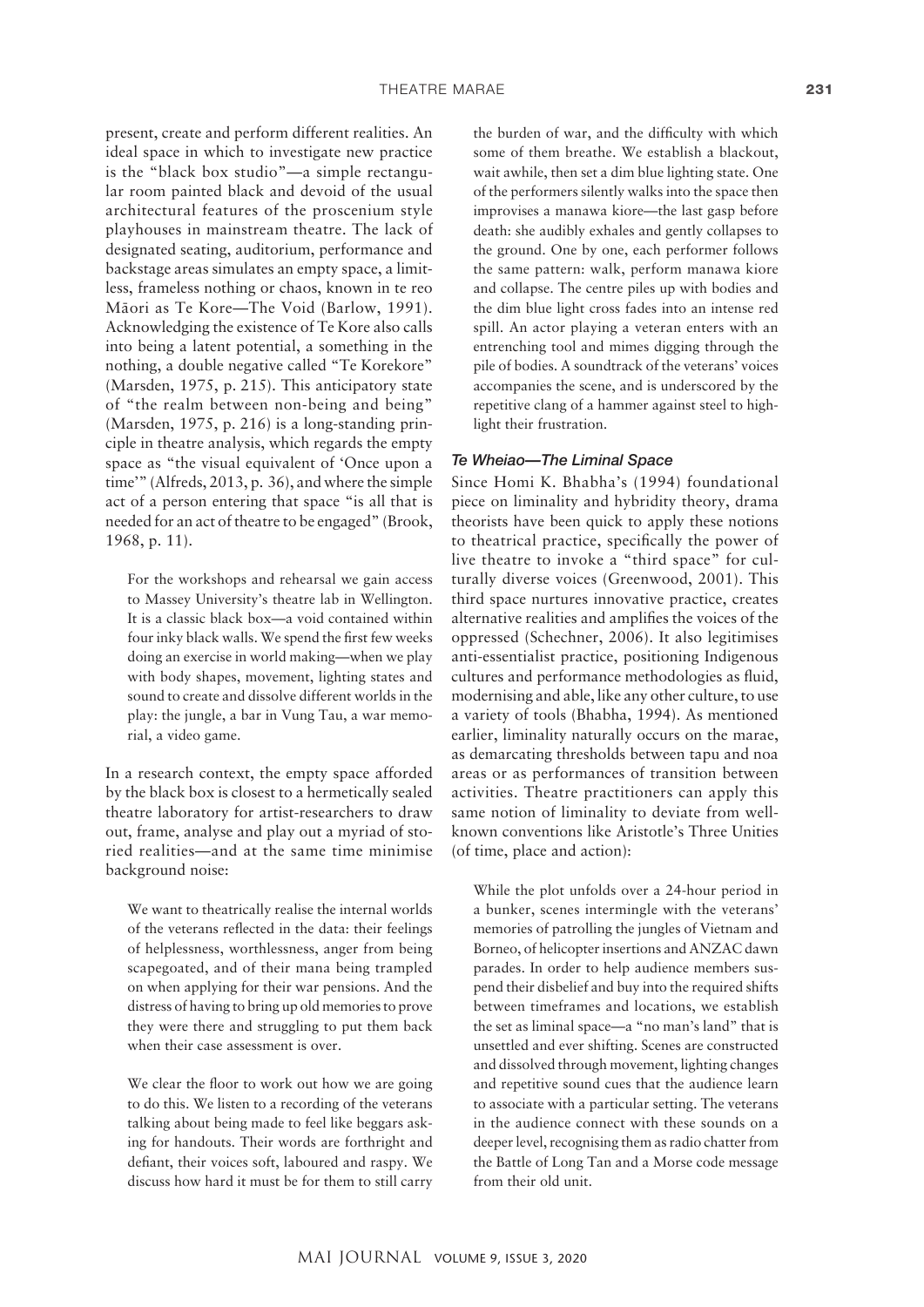Some versions of the Mäori Creation Story identify the first liminal state as Te Wheiao, a tiny shaft of light that sparked the curiosity of the children of Ranginui and Papatüänuku, leading to their decision to separate their parents (T. A. C. Royal, personal communication, August, 18, 2017). Other versions describe Te Wheiao as the first light, which dwelt at the edge of darkness and heralded the rendering apart of the sky and earth to bring forth te ao Märama, the world of being (Barlow, 1991). Te Wheiao is uttered in tauparapara that prepare the marae ätea for the next speaker, and is the term given to the difficult transition phase of childbirth when a baby travels through the birth canal (Barlow, 1991). The merging of Mäori and tauiwi notions of liminal space evokes an investigative approach that is naturally curious and seeks to push boundaries in order to illuminate new possibilities and knowledge:

The chorus members perform a range of individual roles to realise the veterans' stories and to support the drama between the two main characters. As a united röpü they manifest as a swarm of püriri who symbolise the spirits of the dead. We run an intensive two-day wänanga on püriri, wairua, këhua and tüpäpaku. The chorus cobble together a movement palette drawn from their various backgrounds in kapa haka, ballet, hip-hop, flow work, contemporary dance and mau räkau. With this new language they start experimenting with excerpts from the transcripts; they fashion a helicopter, a jungle patrol, a menagerie and a health clinic.

## *Te – Arai—The Veil*

From the age of the ancient Greeks through to the present day, dramatists have traditionally offered the stage to the gods, ancestors and supernatural forces to roam, play and meddle in the lives of mortals. This tradition manifests in classical plot lines that include ghostly visitations, fairy mischief or divine intervention, and in the retention of theatre superstitions such as ghost lighting an unused stage, not whistling in the theatre, and never, ever saying the official name of "The Scottish Play". Situated between the spiritual and corporeal realms, Te Ärai is the veil-like threshold through which our ancestors are invited to permeate the creative space. It is aligned with the notion of te ao Märama and te ao Wairua as interconnected worlds that are able to penetrate and affect each another (Marsden, 1975).

Whiro functions as a deus-ex-machina—to simultaneously complicate the story, increase dramatic

tension and provoke the characters into reevaluating their purpose in life. As the patron of war veterans, Whiro's appearance near the end of the play clears a space for the audience to hear the chorus perform the veterans' körero about the ever-present threat of death: "Fear with constant attention. It keeps you on your toes. When I feel it my hands go tight, real tight on the gun. And in the chopper, just as we lift up and go over the wire, the guts feel awful . . . I've never felt so exposed and so lonely." Whiro is not played by an actor but realised by an amalgamation of technical effects meant to stimulate the senses of the audience. The lighting operator heralds Whiro's approach as a pulsing red light, while the sound designer creates Whiro's character sound by mixing together a wobble board, the rotor thump of a Huey, and a round from an M60. He then maxes out the bass on the speakers so whenever we trigger Whiro's sound cue the floor vibrates beneath the audience's feet to suggest that Whiro is approaching from below.

In Theatre Marae, Te Ärai signifies and normalises the concept that our atua and tüpuna walk among us. It is expressed in the daily recitation of karakia that call upon ancestral presence and support for the project, and in wänanga that explore ancient püräkau, family stories and tribal histories. Te Ärai is invoked in routines and exercises that ground the actors into a focused discipline, so they continue to apply technique and carry out the creative decisions found in rehearsal yet remain open and available to creative guidance from beyond. Such reverence emphasises the sanctity of the work being undertaken, and reifies our connection with those who went before us and the ancestral knowledge that may yet be revealed in the investigation. Te Ärai demands humility and sensitivity from researchers, and brings a sharpened focus onto our responsibilities and researcher ethics, and our place in the scheme of things.

### *Papa k– orero—talking place*

Theatre Marae calls on the concept of world making when co-opting a venue for a theatre production. Through everyday performances of sacred and secular rituals, and the privileging and normalising of te reo Mäori, the venue is re-established as a Mäori theatre. Theatre Marae routines emphasise a käinga mentality where every member is valued and has a place, and every task, no matter how small, contributes to the greater whole:

We want the company to feel safe and supported to explore, to create, to play, to offer ideas—and to not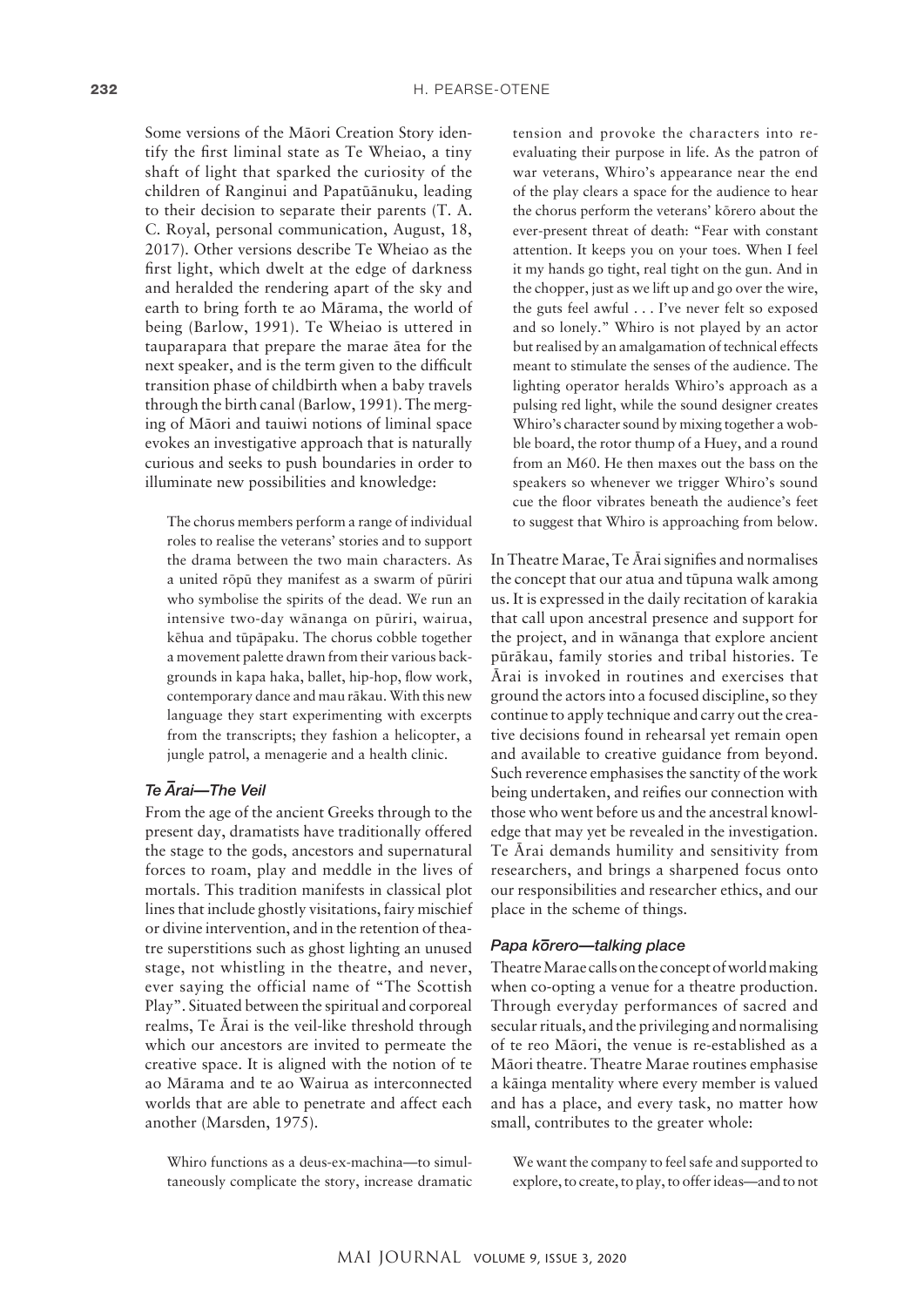fear failure or rejection. Workshops for exploring and improvising new material are interwoven with formal rehearsals—in a daily schedule sign-posted by karakia, mihi, warm-up routines, reflection rounds, shared kai and clean-up. Everyone shares the load—there are no stars in this röpü.

This aims to nurture whanaungatanga and tuakana–teina, and to discourage the discord and elitism that can develop between factions of a theatre company.

In the theatre world, the stage is the closest version of the marae ätea. However, to avoid issues associated with cultural appropriation and transgression of tikanga through the misuse of terminology, the Theatre Marae stage is not referred to as a marae ätea (nor as atamira, which is in common usage these days). Instead, it is redefined as a papa körero that hosts the performance narrative, production meetings, karakia, creative wänanga and research, and the airing and talking through of contentious issues. During a performance the papa körero is the physical manifestation of te ao Märama, where human endeavours, foibles, failings, tragedies and triumphs are played out in the airspace between earth and sky. Guided by the playscript and framed within the dimensions of the papa körero, the performers work on behalf of their characters to hunt down objectives, claim territory, advance the plot and, with their bodies and voices, carve out the story in the airspace between.

This carving of the air is not taken lightly, but intentionally mapped in order to cultivate a rise in dramatic tension. Theatre prizes dramatic tension for its contribution to advancing the plot to its climax and denouement. In a similar vein, a Theatre Marae approach values tension, conflict and challenge as necessary for transformation, growth and problem solving. This value underpins the feedback sessions or matapaki that are facilitated between audience and performers. Here, at the end of a performance, the house lights are brought up to eliminate any remnants of a fourth wall between stage and auditorium, and the audience and performers may choose to add further analysis, critique, interpretation and questions about the research and its outcomes:

A veteran of the Korean War stands up and thanks his mokopuna for bringing him to the show. Although he did not serve in Vietnam he recognises the story and the similarities between his experiences and those of the soldiers who came after him. . . . A woman approaches the tech desk and points to a young man standing near the exit: "My son was in Afghanistan. He told me that what the veterans said in the play is still true today—the same thing is going on for him and his mates." . . . On another night, a gentleman who protested in the 1960s says that the script should include an apology to the people of Vietnam.

For researchers, the end-of-show matapaki session is valuable for gauging the resonance or validity of the work from the perspective of the community. From this analysis, and if required, further work can be done to edit the script and/or refine the performance. This is a particularly valuable exercise if the play is then invited to present in arts festivals, community gatherings and conferences for special interest groups or government agencies. Presenting research findings in these spaces—the government space in particular—allows for an unencumbered transfer of community knowledge to policy makers and can help establish relationships between community members and officials. More important, however, is the ethical requirement to koha the play back to the community, who are the guardians of the knowledge, who could stand to benefit the most from the research, whose members may have collaborated in the project, and who gave their permission for the research to take place in their rohe. It is here where Theatre Marae is truly in its element, when the play is taken on to the marae or into the main house without the usual trappings of stage lighting, screen projectors, elaborate costumes and backdrops—and is stripped back to a bare space upon which an actor stands and speaks.

#### Conclusion

The theatre and the marae originated as two separate ancestral spaces for Mäori communities to gather and participate in performances of ritual, identity, conflicting politics, celebration and commemoration. As sites for the secular and sacred, both the theatre and the marae were ideal places in which the ancients could consider and debate the deeper meanings of existence, human activity and experience. Drawn together as Theatre Marae, they permit access to a wellspring of dramatic tools, techniques and philosophies that are invaluable for applied theatre making, education, group therapy and now ABR. By unpacking the conceptual building blocks of the framework, this article has aimed to show that it is possible to centralise, foreground and privilege mätauranga Mäori throughout research design, and yet still apply Western tools in a way that will not recolonise the framework. Theatre Marae does this by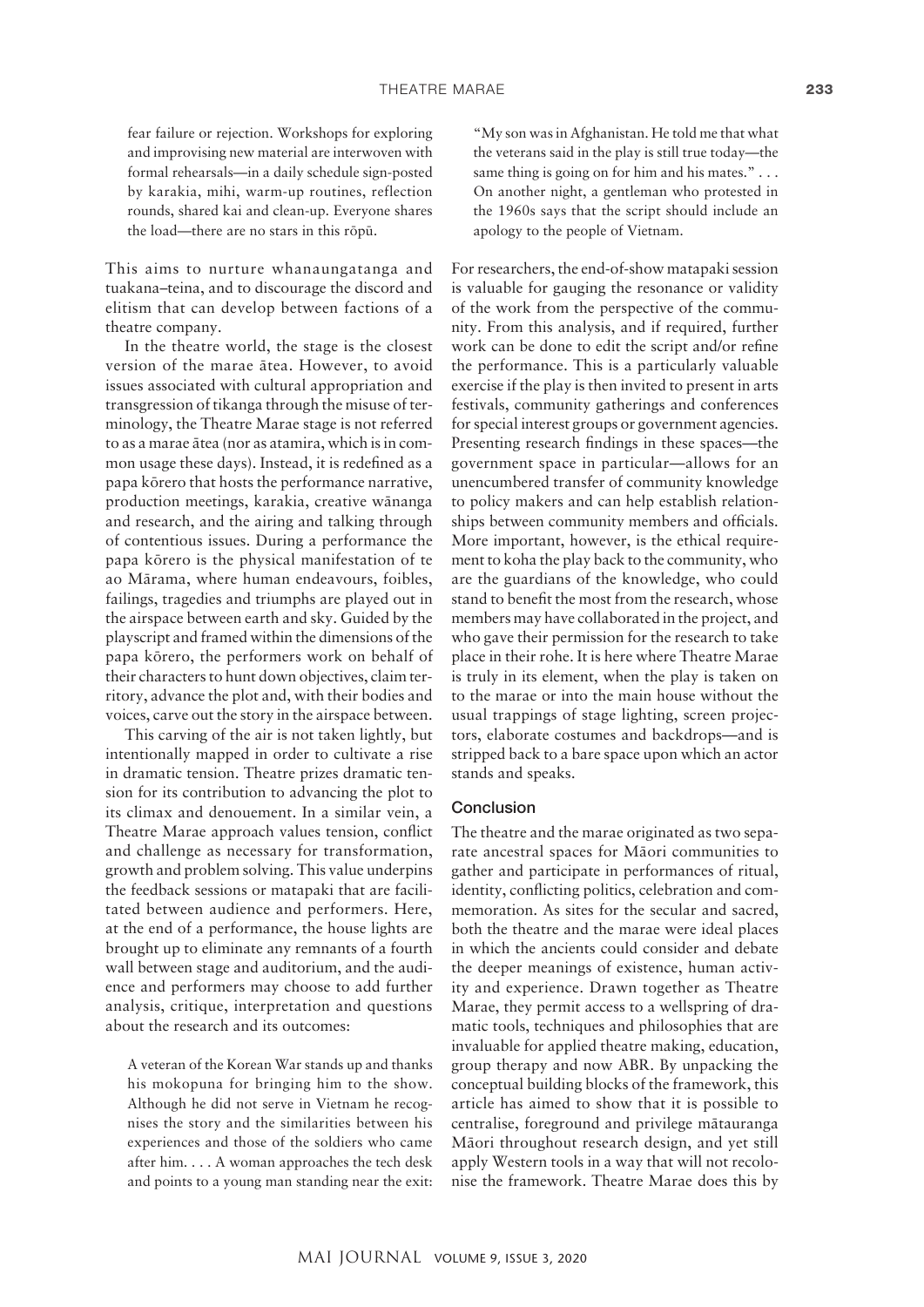pä fortified stronghold, village papa körero place for talking, storytelling, speaking

pöwhiri to welcome; ceremonial welcome püräkau story, narrative, ancestral story

that holds ancient knowledge

Papatüänuku earth mother

püriri ghost moth rohe district, region

Ranginui sky father

röpü group, team, collective

taonga püoro musical instruments, music

tangata whenua people of the land

assuming Mäori knowledge and practices that are embedded in language and performed on the marae as its central tenet, then inviting the addition of tools that promulgate the performative, embodied, liminal and situational—tools that do not threaten but align with Mäori ways of being, knowing, relating and doing in the world.

#### Acknowledgements

The author wishes to thank Jim Moriarty and Te Räkau Hua o Te Wao Tapu, The Onkles, Kerry Chamberlain, Elspeth Tilley and Veronica Hopner. This article forms part of a PhD project funded through Ngä Pae o Te Märamatanga.

|                                                  | taonga-o-<br>wharawhara                                                                                                                                                                                                                                                                | costume, adornments for the<br>body, make-up                                                                        |
|--------------------------------------------------|----------------------------------------------------------------------------------------------------------------------------------------------------------------------------------------------------------------------------------------------------------------------------------------|---------------------------------------------------------------------------------------------------------------------|
| Māori name for New Zealand                       | tapu                                                                                                                                                                                                                                                                                   | sacred, esoteric, restricted                                                                                        |
| raised platform for displaying a                 | tauiwi                                                                                                                                                                                                                                                                                 | non-Māori                                                                                                           |
| corpse, stage                                    | tauparapara                                                                                                                                                                                                                                                                            | utterance at the beginning of a<br>formal speech                                                                    |
|                                                  |                                                                                                                                                                                                                                                                                        | the Māori world                                                                                                     |
| ancestral Māori homeland in the<br>Pacific Ocean | te ao Mārama                                                                                                                                                                                                                                                                           | the world of understanding, being,<br>reality, light                                                                |
| meeting                                          | te ao Wairua                                                                                                                                                                                                                                                                           | the spiritual realm                                                                                                 |
| village, home                                    | Te Ārai                                                                                                                                                                                                                                                                                | The Veil, the threshold between                                                                                     |
| food; to eat                                     |                                                                                                                                                                                                                                                                                        | the spiritual and corporeal                                                                                         |
| codified form of group dancing                   |                                                                                                                                                                                                                                                                                        | realms                                                                                                              |
| invocation, spell; speak to the                  | Korekore                                                                                                                                                                                                                                                                               | The Void, the nothingness prior to<br>the creation of the world                                                     |
|                                                  | te reo                                                                                                                                                                                                                                                                                 | the language, Māori language                                                                                        |
| ghost; to haunt                                  |                                                                                                                                                                                                                                                                                        | The Liminal Space, site of<br>emergent being                                                                        |
|                                                  | tikanga                                                                                                                                                                                                                                                                                | custom, tradition, the right way                                                                                    |
| narrative                                        | tuakana–teina                                                                                                                                                                                                                                                                          | elder sibling-younger sibling; a<br>type of mentoring system                                                        |
| Aotearoa                                         | Tūmatauenga                                                                                                                                                                                                                                                                            | personification of warfare,<br>guardian of people and the                                                           |
|                                                  |                                                                                                                                                                                                                                                                                        | marae ātea                                                                                                          |
| to defeat                                        |                                                                                                                                                                                                                                                                                        | corpse                                                                                                              |
|                                                  |                                                                                                                                                                                                                                                                                        | ancestors<br>warrior women                                                                                          |
| sacred space in front of the                     |                                                                                                                                                                                                                                                                                        | song; to sing                                                                                                       |
| meeting house                                    |                                                                                                                                                                                                                                                                                        | spirit, soul                                                                                                        |
| discussion                                       |                                                                                                                                                                                                                                                                                        | space and time given over to                                                                                        |
| knowledge                                        |                                                                                                                                                                                                                                                                                        | knowledge production and                                                                                            |
| Māori weaponry                                   |                                                                                                                                                                                                                                                                                        | transmission                                                                                                        |
| essence, life force                              | whakapapa                                                                                                                                                                                                                                                                              | genealogy                                                                                                           |
| greeting, acknowledgement                        | whanaungatanga relationship                                                                                                                                                                                                                                                            |                                                                                                                     |
| grandchild/ren                                   | whare karioi                                                                                                                                                                                                                                                                           | travelling troupe of performers                                                                                     |
| the arts of entertainment                        | whare tapere                                                                                                                                                                                                                                                                           | traditional house of entertainment<br>personification of evil and                                                   |
| games, sport                                     |                                                                                                                                                                                                                                                                                        | guardian of veterans                                                                                                |
| secular, not sacred, common                      |                                                                                                                                                                                                                                                                                        |                                                                                                                     |
|                                                  | deity, supernatural being<br>dance; to dance<br>gods<br>Māori philosophy, standpoint<br>gift; to gift<br>to speak, tell; story, storytelling,<br>person/people Indigenous to<br>respect, dignity, personal authority<br>last breath before dying; to yield<br>communal gathering place | te ao Māori<br>Te Kore, Te<br>Te Wheiao<br>tūpāpaku<br>tūpuna<br>wāhine toa<br>waiata<br>wairua<br>wānanga<br>Whiro |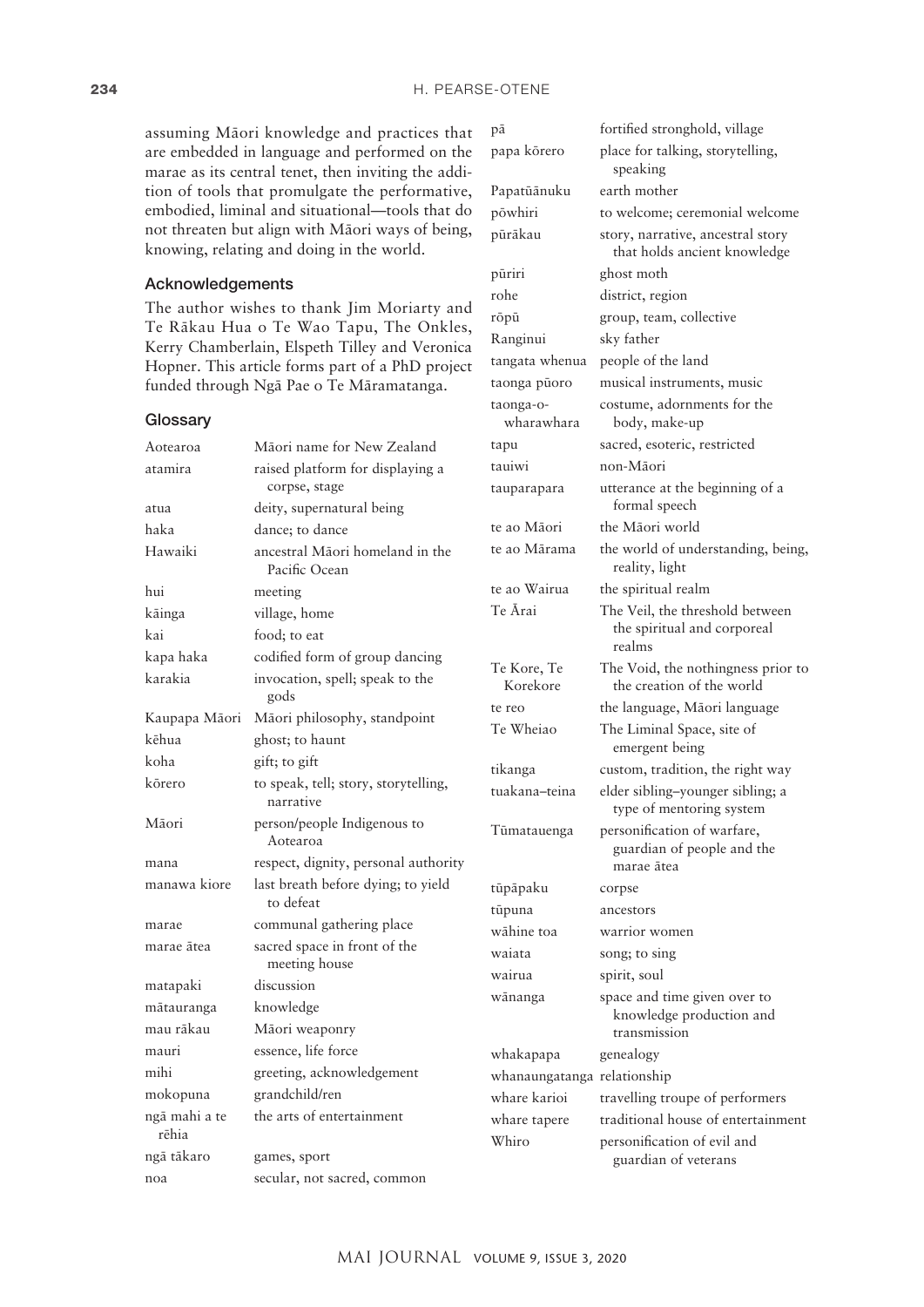#### **References**

- Adair, J. G. (1999). Indigenisation of psychology: The concept and its practical implementation. *Applied Psychology*, *48*(4), 403–418.<https://doi.org/bbtb2z>
- Alfreds, M. (2013). *Then what happens? Storytelling and adapting for the theatre*. Nick Hearn.
- Allwood, C. M., & Berry, J. W. (2006). Origins and development of indigenous psychologies: An international analysis. *International Journal of Psychology, 41*(4), 243–268.<https://doi.org/d9khfc>
- Alpers, A. (1996). *Mäori myths and tribal legends* (2nd ed.). Longman.
- Archibald, J. (2008). *Indigenous storywork: Educating the heart, mind, body, and spirit*. UBC Press.
- Barlow, C. (1991). *Tikanga whakaaro: Key concepts in Mäori culture*. Oxford University Press.
- Barone, T., & Eisner, E. W. (2012). *Arts-based research*. SAGE.
- Bhabha, H. (1994). *The location of culture*. Routledge.
- Boal, A. (1985). *Theatre of the oppressed*. Theatre Communications Group.
- Brook, P. (1968). *The empty space: A book about the theatre: Deadly, holy, rough*. Penguin.
- Brown, H. (2008). *Ngä taonga täkaro: Mäori sports and games*. Raupo.
- Buck, T. R. H. (1949). *The coming of the Maori*. Whitcombe & Tombs.
- Chamberlain, K., McGuigan, K., Anstiss, D., & Marshall, K. (2018). A change of view: arts-based research and psychology. *Qualitative Research in Psychology*, *15*(2–3), 131–139. [https://doi.org/](https://doi.org/fd3w) [fd3w](https://doi.org/fd3w)
- Coemans, S., & Hannes, K. (2017). Researchers under the spell of the arts: Two decades of using arts-based methods in community-based inquiry with vulnerable populations. *Educational Research Review*, *22*, 34–49. <https://doi.org/fd3x>
- Conquergood, D. (2002). Performance studies: Interventions and radical research. *Drama Review,*  46(2), 145–156. <https://doi.org/dbzs29>
- Cromby, J. (2015). *Feeling bodies: Embodying psychology*. Palgrave Macmillan. <https://doi.org/fd3z>
- Curry, A., Harris, V., Crallan, R., Williams, A., Chapman, R., & Pihema, M. (1979). *Mangamuka School 1879–1979—school and district*. Mangamuka School Centenary Committee.
- Dansey, H. (1975). Being Mäori. In M. King (Ed.), *Te ao hurihuri: The world moves on: Aspects of Mäoritanga* (pp. 173–190). Hicks Smith.
- Dewes, T. K. (1975). The case for oral arts. In M. King (Ed.), *Te ao hurihuri: The world moves on: Aspects of Mäoritanga* (pp. 55–85). Hicks Smith.
- Drawson, A. S., Toombs, E., & Mushquash, C. J. (2017). Indigenous research methods: A systematic review. *International Indigenous Policy Journal*, *8*(2), Article 5. <https://doi.org/gf2m47>
- Eisner, E. W. (2003). On the art and science of qualitative research in psychology. In P. M. Camic, J. E. Rhodes, & L. Yardley (Eds.), *Qualitative research in psychology: Expanding perspectives in methodology and design* (pp. 17–29). American Psychological Association.
- Gergen, K., & Gergen, M. (2018). The performative movement in social science. In P. Leary (Ed.), *Handbook of arts-based research* (pp. 54–67). Guilford Press.
- Glassey, R., & Welham, A. (2003). Korero with Jim Moriarty. *Australian Drama Studies*, *42*, 5–74.
- Gray, M., & Coates, J. (2010). "Indigenization" and knowledge development: Extending the debate. *International Social Work*, *53*(5), 613–627. [https://](https://doi.org/fd32) [doi.org/fd32](https://doi.org/fd32)
- Greenwood, J. (2001). Within a third space. *Research in Drama Education*, *6*(2), 193–205. [https://doi.](https://doi.org/drqqd3) org/draad3
- Hammond, C., Gifford, W., Thomas, R., Rabaa, S., Thomas, O., & Domecq, M. C. (2018). Arts-based research methods with Indigenous peoples: An international scoping review. *AlterNative*, *14*(3), 260–276.<https://doi.org/fd33>
- Karetu, T. (1993). *Haka: The dance of a noble people.*  Reed.
- Kouka, H. (2007). Recolonising the natives: The state of contemporary Mäori theatre. In M. Maufort & D. O'Donnell (Eds.), *Performing Aotearoa: New Zealand theatre and drama in an age of transition* (pp. 236–245). PIE Peter Lang.
- Leavy, P. (2018). *Handbook of arts-based research*. Guilford Press.
- Marsden, M. (1975). God, man and universe: A Maori view. In M. King (Ed.), *Te ao hurihuri: The world moves on: Aspects of Mäoritanga* (pp. 191–220). Hicks Smith.
- Martin, K. (2003). Ways of knowing, being and doing: A theoretical framework and methods for Indigenous and indigenist research. *Journal of Australian Studies*, *27*(76), 203–214. <https://doi.org/bkrpzd>
- Mead, H. (2003). *Tikanga Mäori: Living by Mäori values*. Huia.
- Napoli, M. (2019). Indigenous methodology: An ethical systems approach to arts based work with native communities in the U.S. *The Arts in Psychotherapy, 64*, 77–83.<https://doi.org/fd35>
- Nikora, L. W. (2007). Mäori and psychology: Indigenous psychology in New Zealand. In A. Weatherall, M. Wilson, D. Harper, & J. McDowall (Eds.), *Psychology in Aotearoa/New Zealand* (pp. 80–85). Pearson Education New Zealand.
- Peterson, W. (2007). Writing into the land: Dramatic monologues in the expanding landscape of Aotearoa/New Zealand. In M. Maufort & D. O'Donnell (Eds.), *Performing Aotearoa: New Zealand theatre and drama in an age of transition* (pp. 103–120). PIE Peter Lang.
- Rangihau, J. (1975). Being Mäori. In M. King (Ed.), *Te ao hurihuri: The world moves on: Aspects of Mäoritanga* (pp. 221–233). Hicks Smith.
- Royal, T. A. C. (1998). *Te Whare Tapere: Towards a new model for Mäori performing arts* [Unpublished PhD thesis]. Victoria University of Wellington.
- Royal, T. A. C. (2007). Örotokare. Towards a new model for Indigenous theatre and performing arts. In M. Maufort & D. O'Donnell (Eds.), *Performing Aotearoa: New Zealand theatre and drama in an age of transition* (pp. 193–208). PIE Peter Lang.